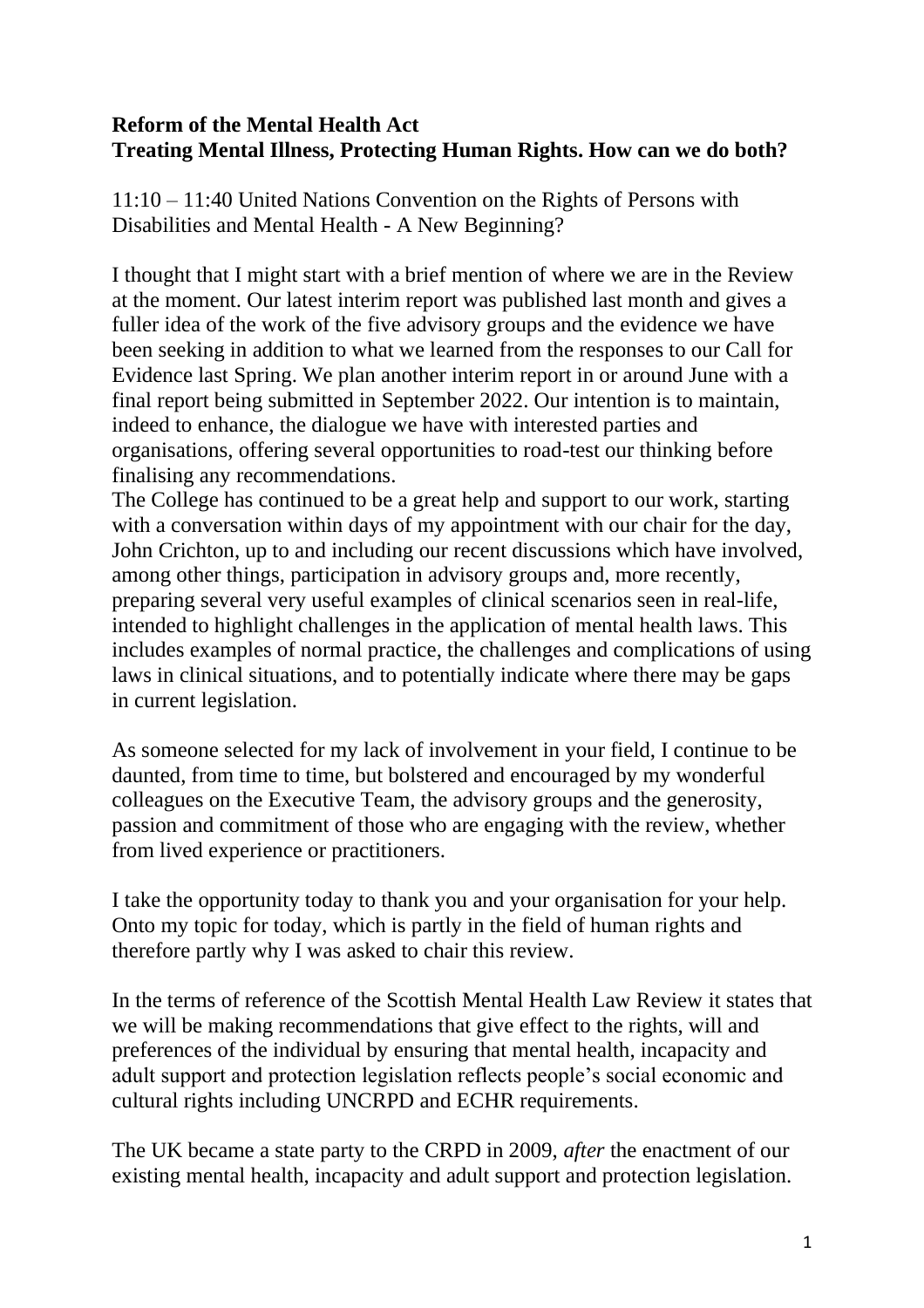The UK is accordingly obliged to give effect to the CRPD under international law. In terms of the Scotland Act  $1998<sup>1</sup>$  the Scottish Parliament and Government require to comply with international treaty obligations, such as the CRPD. In addition, CRPD compliance forms part of the Scottish Government's Mental Health Strategy 2017-2027 and the Scottish Government committed to giving effect to CRPD rights in its ' A Fairer Scotland for Disabled People: Delivery Plan (2016).

Its rights are not currently directly enforceable through our national courts and tribunals. This may change. It is possible, perhaps even likely, that the First Minister's National Taskforce for Human Rights Leadership, due to report in March 2021, will recommend incorporation of UNCRPD into Scots law in a manner similar to aspects of ECHR and, soon, the UNCRC.

The question is therefore not if the SMHLR will make recommendations to give effect to CRPD in mental health legislation, but what those recommendations might look like in the context of an important international convention that can be controversial and, as with many conventions involving economic, social and cultural rights, not quite as well understood as some of the classic civil and political rights.

Over the past few years, there has been a lot of debate about the impact of CRPD and how reflecting its requirements may be worked out practically in people's lives, particularly in the field of mental health and incapacity legislation. These debates have often resulted in polarising views.

Some of our work is around clarifying what the rights involved mean and how they might offer a new basis for dialogue between individuals, their carers and practitioners working with them.

Today, I offer a few thoughts on, if not a new beginning, at least further shifting of some large tectonic plates.

With your help, we want to try to ensure that human rights can play a key role in improved awareness, understanding, collaboration and care.

1. **A different approach to human rights: it is about equality of human rights enjoyment** 

 $1$  Ss 35(1((a) and 58(1).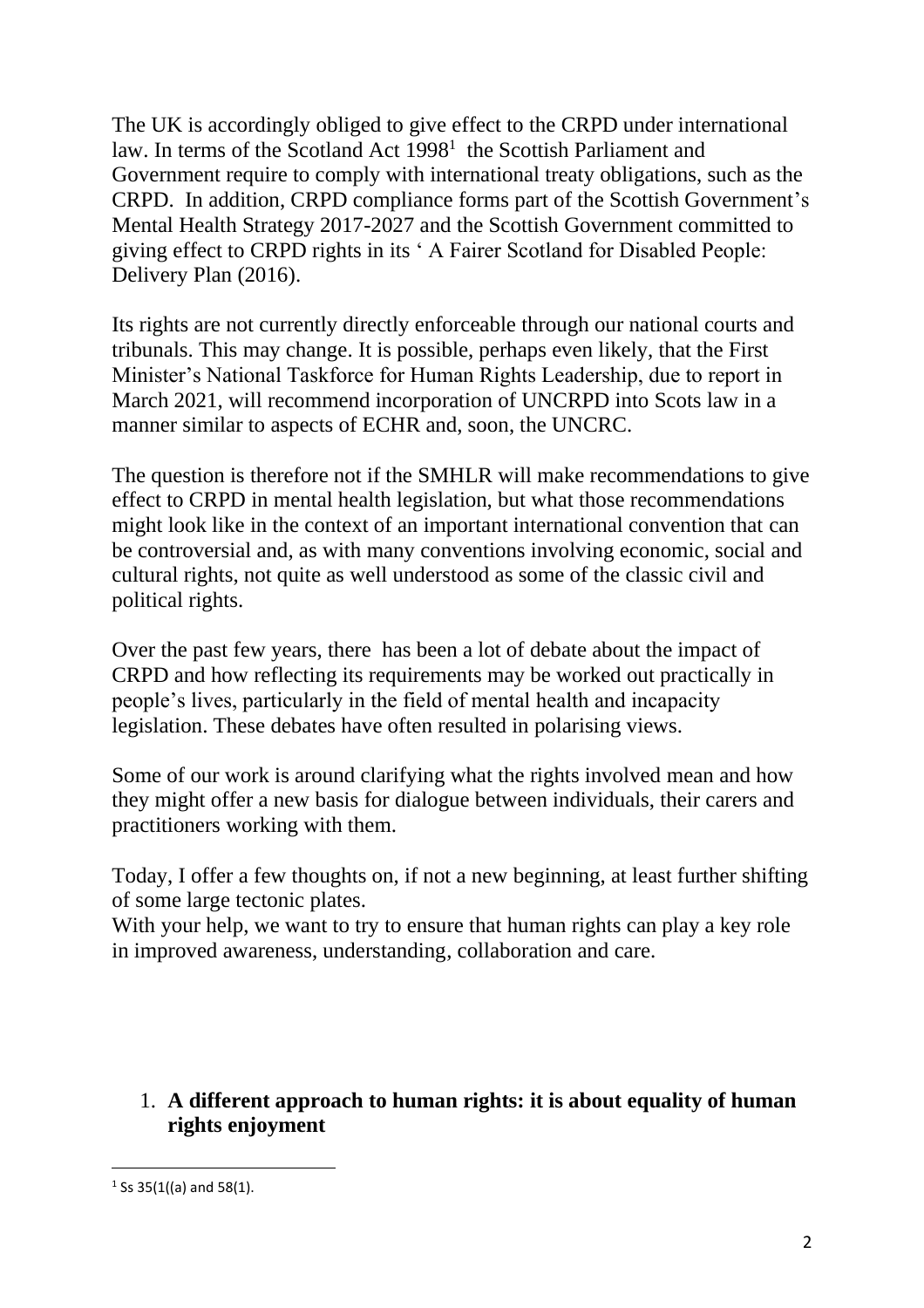The overarching purpose of the CRPD is to ensure that support and protection is provided at the point of actual need and that all human rights are enjoyed on an equal basis by everyone.

The CRPD was adopted by the United Nations after it became clear that existing human rights approaches were not working for persons with disabilities. It is a long-established international human rights principle that all human beings are entitled to enjoy human rights on an equal basis and without discrimination. However, there was evidence that this is not the reality for persons with disabilities.

### *[For example, in allowing for the different treatment of persons with mental disorder certain existing human rights-based practices are in fact perpetuating inequality and discrimination.<sup>2</sup> ]*

The inequalities arguably permitted by these human rights approaches include:

- 1. Defining the limits of restrictions on the autonomy of persons with mental disorder<sup>3</sup> by psychiatric interventions and protective measures but otherwise accepting that such rights restrictions are an inevitable consequence of mental disorder.
- 2. Allowing for unequal human rights enjoyment to be considered lawful where they can be reasonably and objectively justified and by reference to what was normal for other persons with mental disorder rather than by reference to the rest of society.
- 3. Targeting of persons with mental disorder, and therefore limiting their rights, in the name of protection where the risk comes from something or someone else.

<sup>2</sup> The CRPD defines discrimination as follows:

<sup>&#</sup>x27;…"Discrimination on the basis of disability" means any distinction, exclusion or restriction on the basis of disability which has the purpose or effect of impairing or nullifying the recognition, enjoyment or exercise, on an equal basis with others, of all human rights and fundamental freedoms in the political, economic, social, cultural, civil or any other field. It includes all forms of discrimination, including denial of reasonable accommodation;' (Article 2)

 $3$  It is acknowledged that the term 'mental disorder' may no longer be appropriate – 'mental distress' may be more so – and the CRPD does not expressly refer to it. However, for the sake of clarity this is used here since it is referred to in Scottish legislation. Note also that the CRPD does not define mental disorder or mental disability as such but refers to it in terms of state and societal action and inaction which prevents equal rights enjoyment:

<sup>&#</sup>x27;...Persons with disabilities include those who have long-term physical, mental, intellectual or sensory impairments which in interaction with various barriers may hinder their full and effective participation in society on an equal basis with others.' (Article 1)

Instead of referring to persons with mental disorder the Committee on the Rights of Persons with Disabilities refers to persons with 'cognitive and psychosocial disabilities' (CRPD General Comment No. 1).

However, the fact that disability is described in these ways rather than by diagnosis means that mental illness is intended to be covered by the CRPD.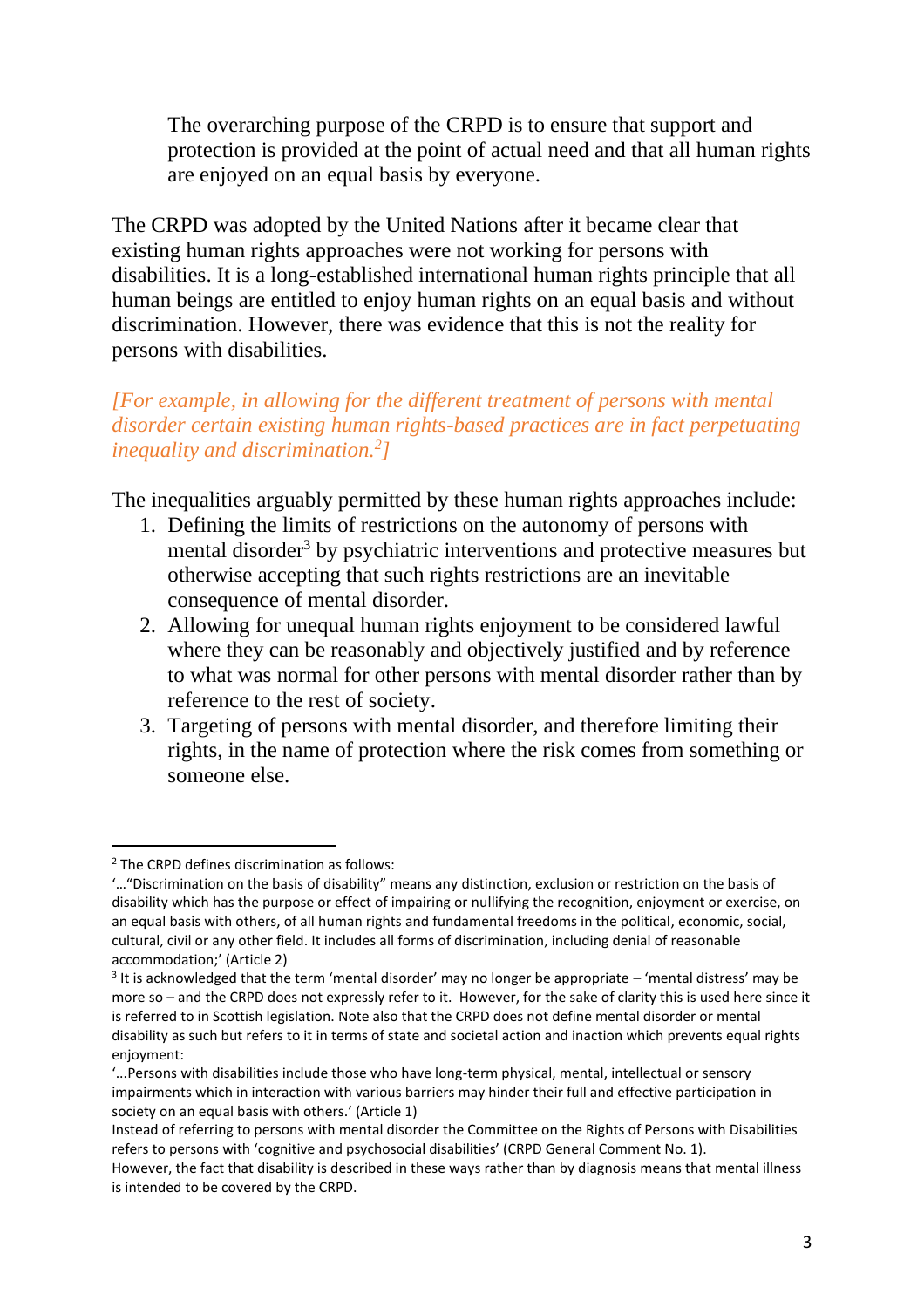4. Paying little attention to the human rights of persons with mental disorder (civil, political, social, economic cultural) beyond institutional care and treatment.

To address this the CRPD's primary message essentially is that:

- 1. States and society must give genuine effect to all the rights of persons with mental disorder on an equal basis with others. Equal and nondiscriminatory rights enjoyment means that rights apply to everyone, with or without a mental disorder, in the same way. If they are limited then the same criteria apply to everyone.
- 2. To achieve equal rights enjoyment persons with mental disorder may require:
	- a. Particular types of support to be able to enjoy rights equally, such as support for the exercise of legal capacity (often referred to as 'supported decision-making'), $4$  universal design<sup>5</sup> and reasonable accommodation,<sup>6</sup> and to protect them from unwarranted and unequal restrictions of these rights; and
	- b. Safeguards to ensure that if these rights are limited it is on the same basis for everyone.

## **2. The CRPD, care and treatment of persons with mental disorder and psychiatric compulsion**

Obviously psychiatric compulsion does significantly impact on an individual's liberty and autonomy. A great deal of the debate around compulsion and the CRPD has therefore understandably focused on Articles 12 (equal recognition before the law) and 14 (the right to liberty) and the interpretation of these by the CRPD monitoring body, the CRPD Committee.

However, compulsion must be considered in the context of the overall CRPD message. It does not advocate less support and protection. However, it does raise questions about how equal and non-discriminatory current mental health law approaches actually are.

The CRPD Committee has stated that detention and compulsory treatment justified on the basis of mental disability must be abolished and replaced by "supported decision-making". This stance on the rights to liberty and to exercise legal capacity reflect the fact that persons with lived experience, their representatives and supporters and activists were unhappy that psychiatric

<sup>4</sup> Article 12 CRPD and CRPD General Comment No. 1 (2014).

<sup>&</sup>lt;sup>5</sup> "Universal design" means the design of products, environments, programmes and services to be usable by all people, to the greatest extent possible, without the need for adaptation or specialized design. "Universal design" shall not exclude assistive devices for particular groups of persons with disabilities where this is needed.' (Article 2 CRPD)

<sup>6</sup> '**"**Reasonable accommodation" means necessary and appropriate modification and adjustments not imposing a disproportionate or undue burden, where needed in a particular case, to ensure to persons with disabilities the enjoyment or exercise on an equal basis with others of all human rights and fundamental freedoms;' (Article 2 CRPD)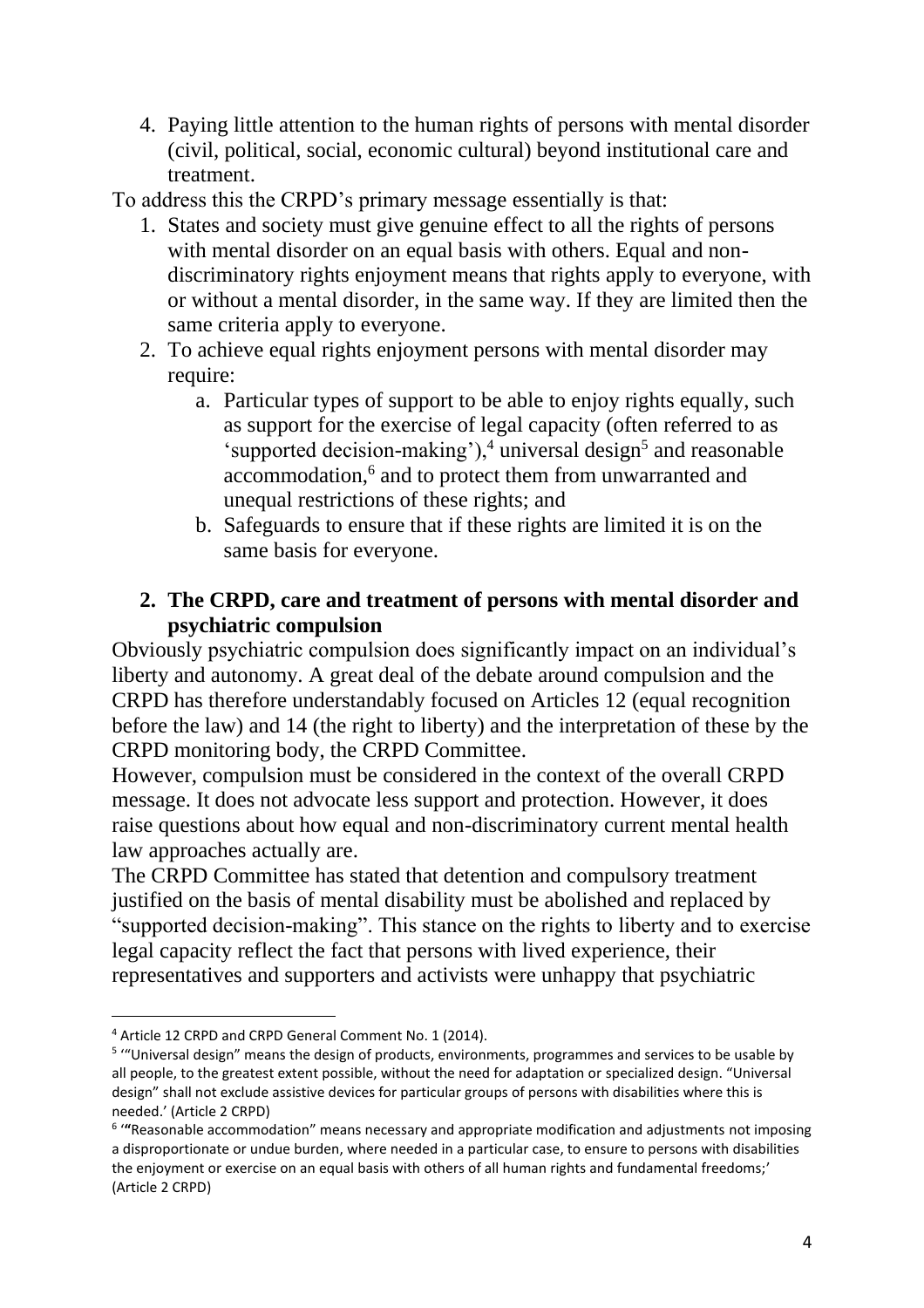compulsion is often justified on the basis of diagnosis and assessments of mental incapacity, the individual's 'best interests' and risk. The concern is that these assessments may be heavily influenced by biased and unsubstantiated considerations about the individual, their capabilities and risk. This, in turn, leads to decisions being made which limit the individual's liberty and legal capacity where this would not happen for a person without a diagnosis of mental disorder.

This does not, however, appear to suggest that diagnoses, or consideration of impairments related to these, ought to also be redundant. Whilst the CRPD Committee has stated that these must not justify compulsory treatment they may still have a role in shaping the nature and type of any support provided.

#### **3. Legal capacity**

Article  $12 \text{ CRPD}^7$  states that persons with mental disorder are entitled to exercise legal capacity on an equal basis with others. This means having one's views – referred to in Article 12 as 'will and preferences'<sup>8</sup> – respected under the law in the same way as others.

The CRPD Committee has noted that persons with mental disorder are often unable to exercise legal capacity on an equal basis with others because of an assessment of mental capacity or decision-making difficulties (which are a matter of intellectual or cognitive functioning) which can all too easily result in others substituting their own decisions for that person (in other words, their legal capacity being denied). Respect for the person's views is therefore effectively lost in the process.

The Committee points out that difficulties with decision-making can be overcome by using appropriate support and mechanisms (in the law and elsewhere) which ensure that the individual's will and preferences are always paramount. This means that policy, law and practice must ensure that:

- 1. There is appropriate support available to always give effect to the individual's will and preferences. This will either be through 'supported decision-making' or where, despite strenuous efforts to do so, it is impossible to ascertain the individual's will and preferences then by making a 'best interpretation'<sup>9</sup> of what these are; and
- 2. Where the individual's or society's protection and rights demand, any compulsory measures which do not accord with the individual's will and preferences are not applied in a discriminatory manner.

 $<sup>7</sup>$  Articles 12(1) and (2).</sup>

<sup>8</sup> Article 12(4).

<sup>&</sup>lt;sup>9</sup> 'Best interpretation' should probably be read as "an educated guess" and a certain amount of latitude would clearly have to be given to those who have make this best interpretation where no reliable relevant information on the person's values exists. It has, of course, been argued that 'best interpretation' is really a form of substituted decision-making (albeit very much as a last resort/emergency measure). The counterargument is that this represents 100% supported decision-making.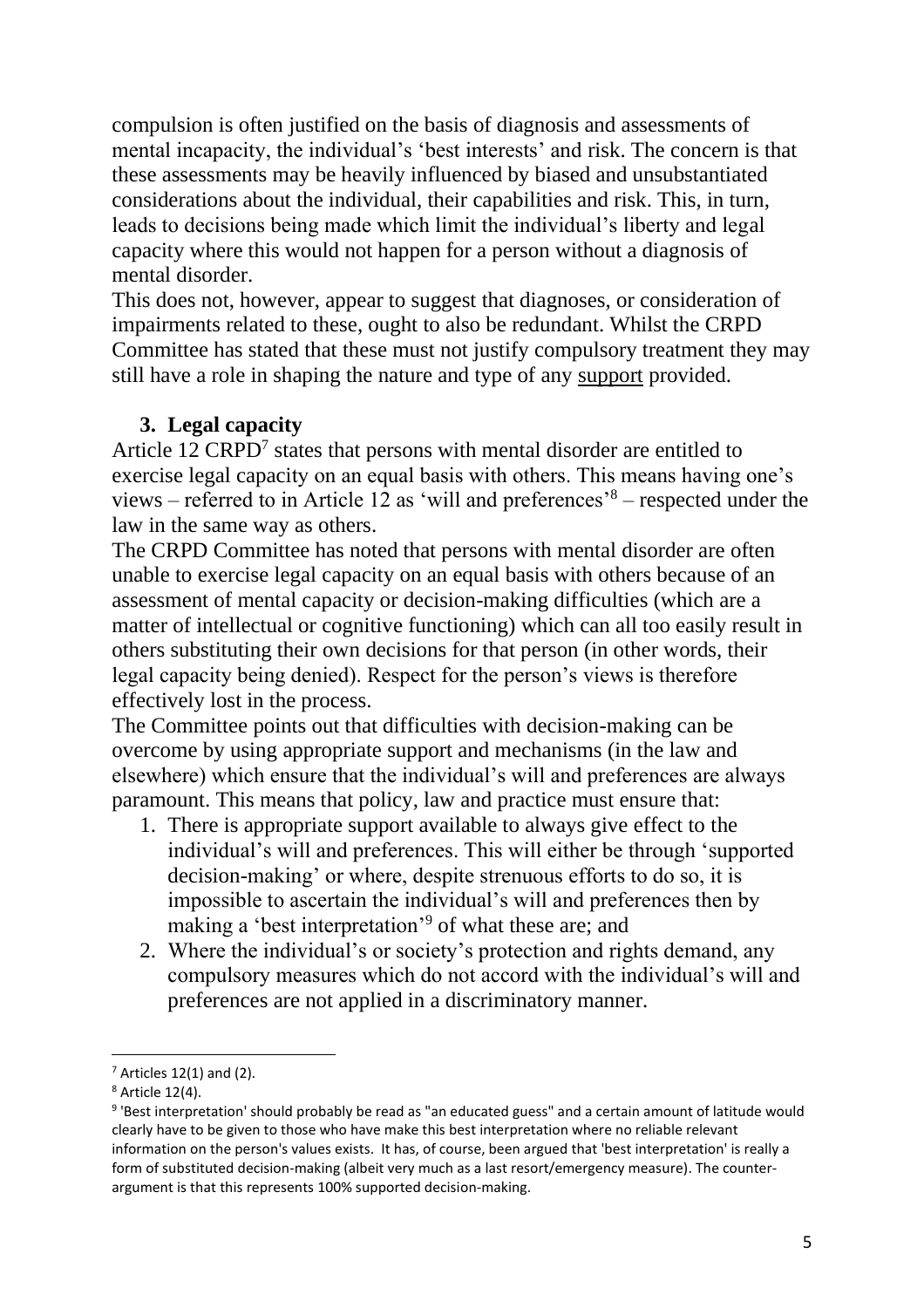### **4. Putting the CRPD psychiatric compulsion and legal capacity requirements in context**

The CRPD Committee requirement for the abolition of psychiatric compulsion does not mean that it is never appropriate to detain a person with mental disorder or to treat them. This may occur provided it can be demonstrated that the same restrictions would be placed on anyone under the same circumstances, for example where an offence has been committed or to prevent significant harm.

Nor does it mean that the individual's will and preferences will always prevail. The point is that the exercise of legal capacity must be enjoyed equally by all. There has been some debate, which is ongoing, about what exactly 'will and preferences' mean, what happens if they conflict and the extent to which wishes expressed when a person is suffering mental distress are truly representative of that person's will and preferences.<sup>10</sup> However, the purpose of 'supported decision-making' and 'best interpretations' of will and preferences is to ensure insofar it is possible that the genuine wishes of the individual is heard even in crisis and emergency situations. In the same way, the fact that rights must be enjoyed equally by all means that from time to time these 'will and preferences' may legitimately be overridden.

## **5. The CRPD and the European Convention on Human Rights (ECHR): conflicting messages?**

Scottish Parliament legislation and state policy and practice in Scotland must comply with our ECHR rights and we can enforce our ECHR rights directly through our courts and tribunal.<sup>11</sup> Indeed, the Mental Health (Care and Treatment) (Scotland) Act 2003, as well as the Adults with Incapacity (Scotland) Act 2000 and Adult Support and Protection (Scotland) Act 2007, were enacted with ECHR principles firmly in mind.

Whilst ECHR case law has increasingly interpreted ECHR rights to protect the autonomy of persons with mental disorder it does tend to follow the traditional, more limited approach to human rights mentioned above. On the face of it, ECHR and CRPD approaches therefore appear to conflict. However, we need to be clear that the ECHR provides a minimum level of protection of human rights. There is no reason why CRPD rights cannot be used to enhance and expand this protection for persons with mental disorder. Indeed, it should do so given that the CRPD represents a higher source of international law. It also carries the additional weight of being a treaty specifically relating to the rights of persons with mental disabilities and the CRPD Committee's interpretations should therefore be regarded as authoritative.

 $10$  A certain amount of debate also exists as to whether it is actually a person's "will" or their "preferences" that signify their most authentic wishes!

<sup>&</sup>lt;sup>11</sup> Ss 29(2)(d) and 57(20 Scotland Act 1998; Ss 2, 3 and 6 Human Rights Act 1998.